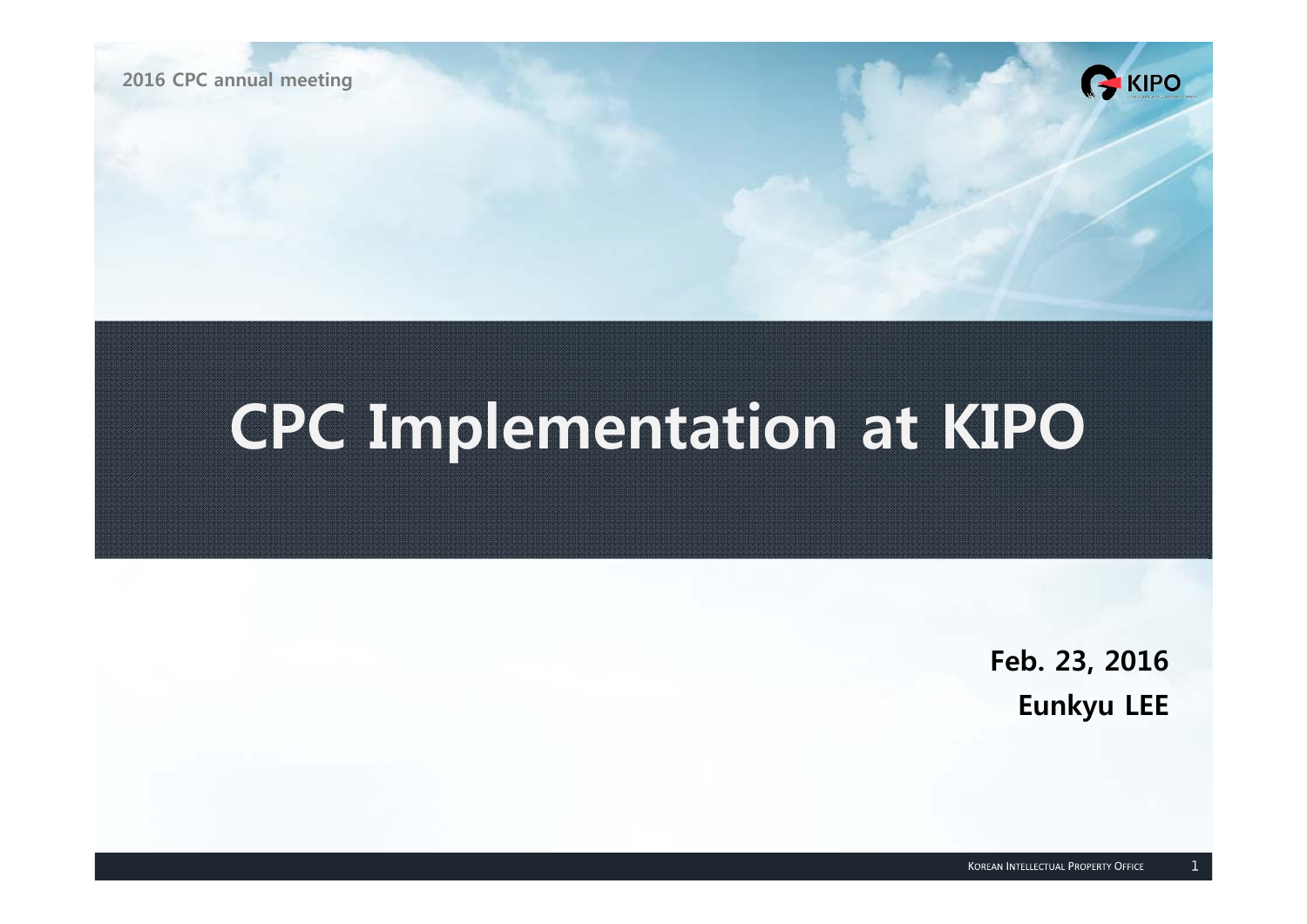# **Classification in CPC**



- **Newly filed applications**
	- •**Whole fields since January 2015**
	- •**214 thousand applications were classified in 2015**
	- •**Assigning IPC automatically (CPC-IPC Concordance Table)**
- **PCT applications**
	- •**Currently, Only IPC symbols are assigned**
	- •**Plan to classify PCT applications in CPC within this year**
	- • **Proposal for entering CPC in ISR and indicating CPC on WO documents(PCT WG, next May)**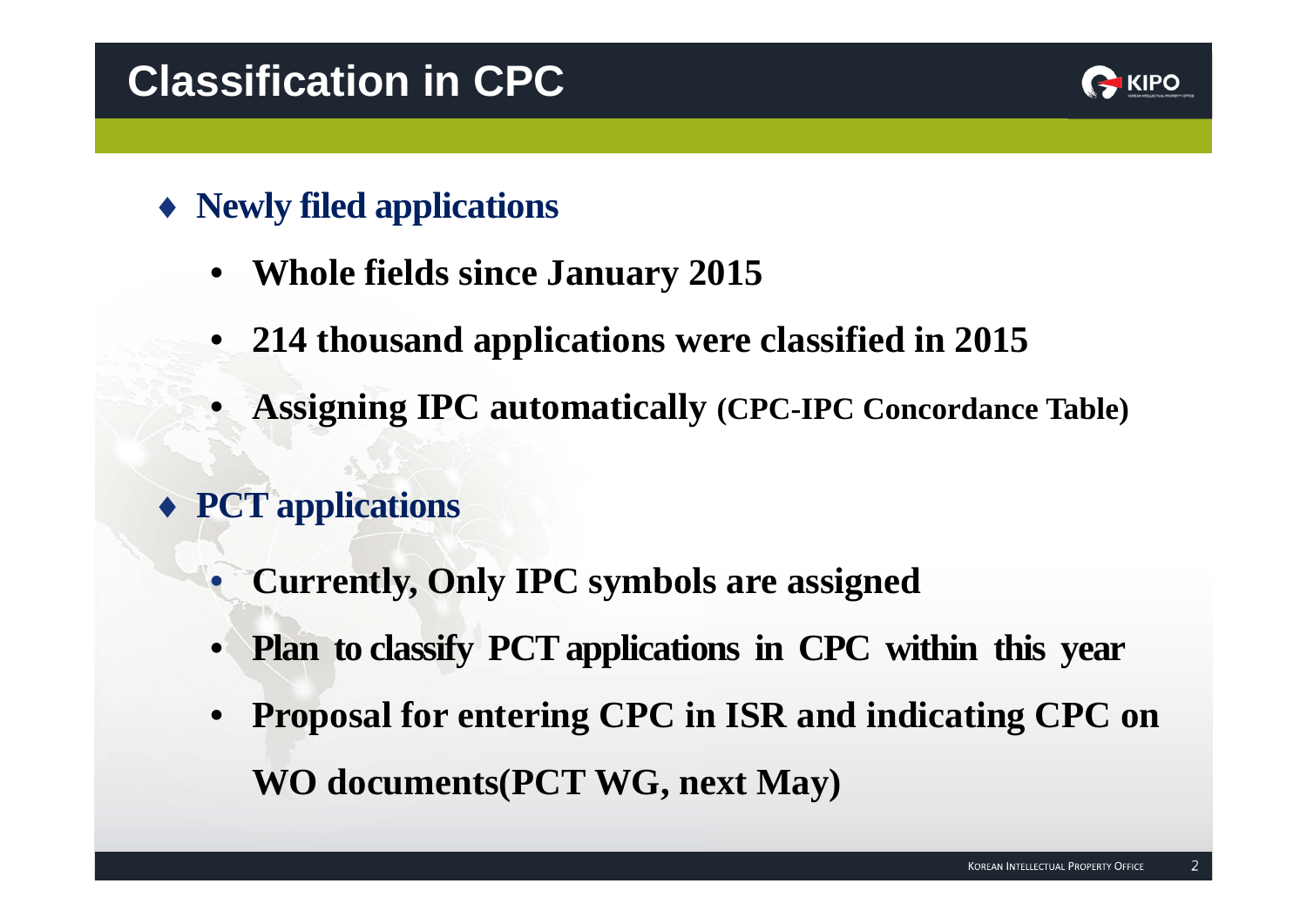# **Classification in CPC (cont.)**



- ◆ Backfiles (KR, recent 10 years)
	- **2014 : 120 thousand documents, 25 fields**
	- **2015 : 232 thousand documents**
	- **Plan for classifying backfiles in CPC**

| Year                      | 2016 | 2017 | 2018 |
|---------------------------|------|------|------|
| <b>Docs</b><br>(thousand) |      | 390  | 390  |

- • **Reclassification due to revisions**
	- **- The reclassification may be worked once a year**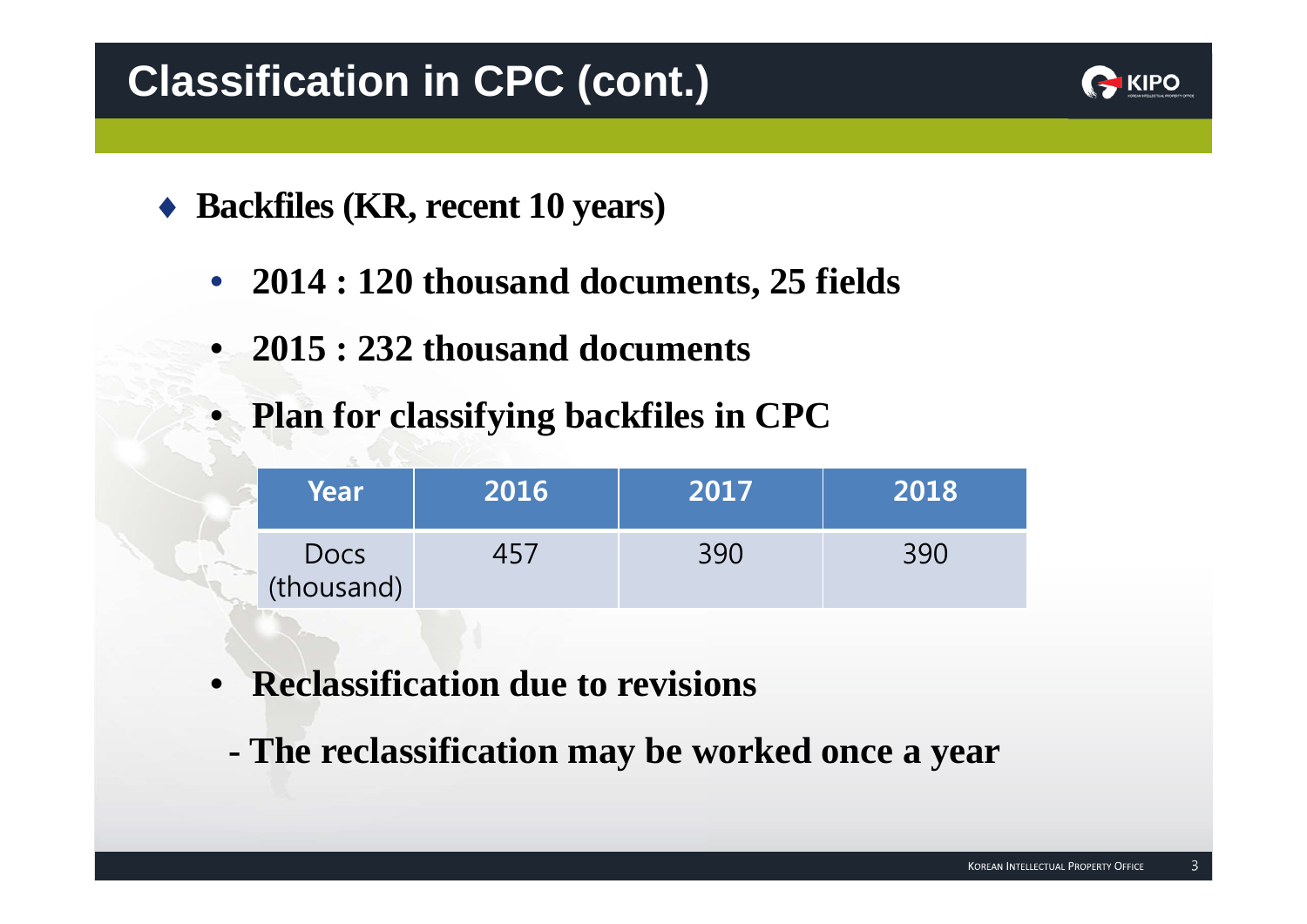# **Quality Management for classification**



#### **3-Layers Quality Management Systems**

- $\overline{\phantom{a}}$ (1) Outsourcing agency internally review
- $\overline{\mathbb{R}}$ (2) Examiners review all the classification results
- $\overline{\phantom{a}}$ (3) Classification team gives feedback after coordination



 $\overline{4}$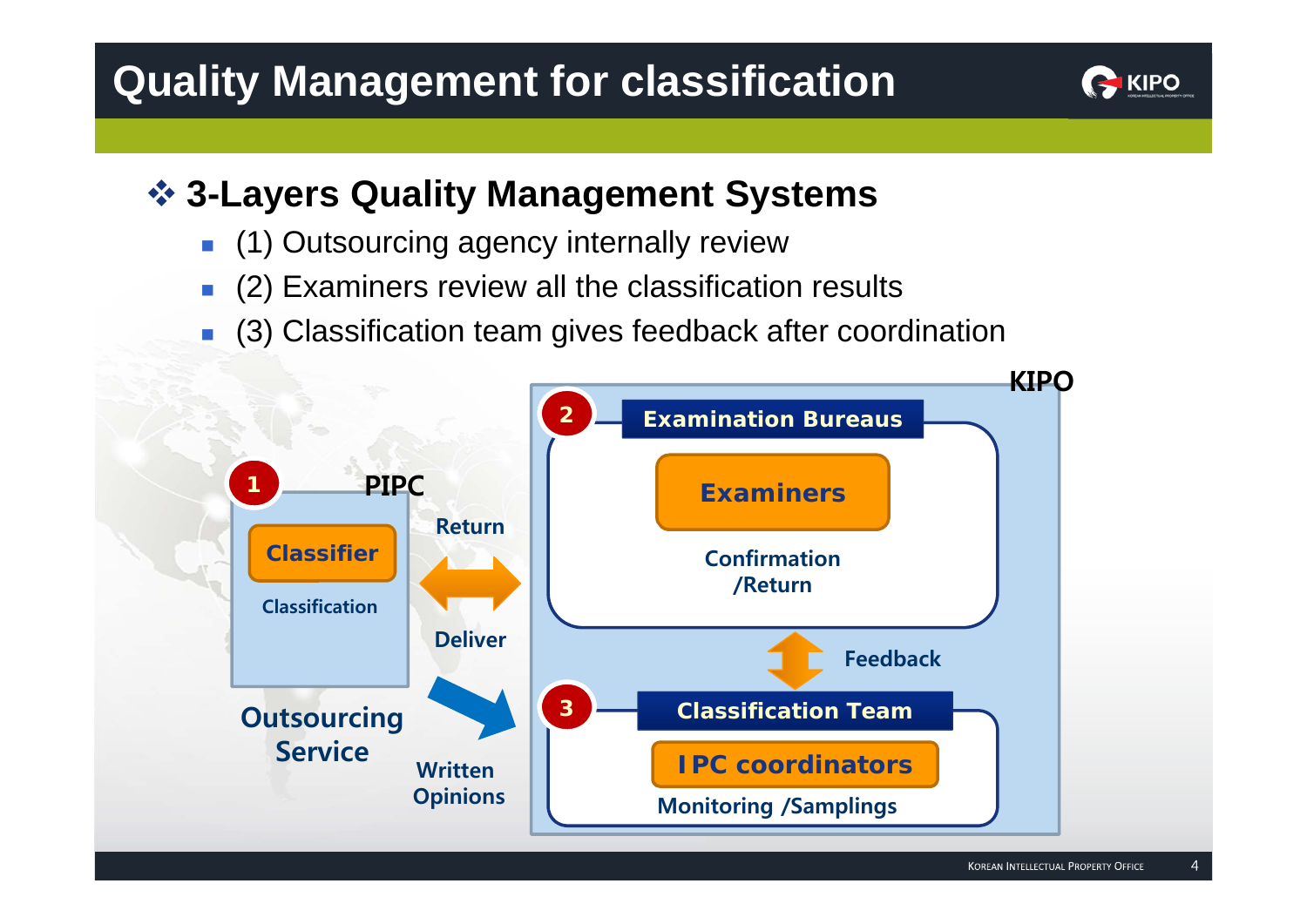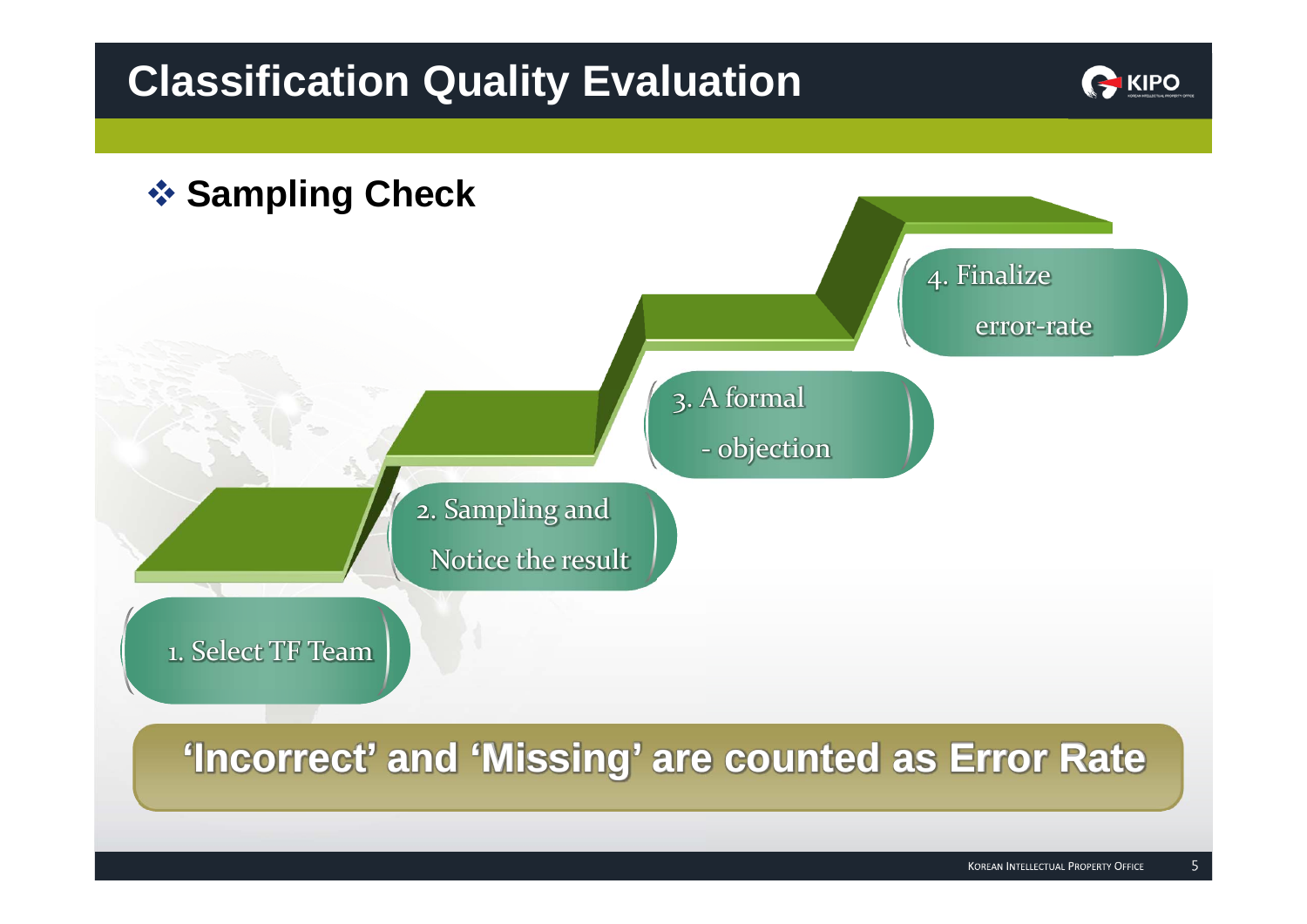# **CPC Training within KIPO**



# **□ plans**

| Jan          | <b>Understanding of CPC, for new examiners</b>                           |
|--------------|--------------------------------------------------------------------------|
| <b>Feb</b>   | <b>Practice assigning CPC symbols to a document, for new classifiers</b> |
| Mar          | Searching prior art using CPC, for examiners                             |
| <b>April</b> | <b>Understanding of CPC, for senior examiners</b>                        |
| Jun          | Searching prior art using CPC, for new searchers                         |
| <b>Sep</b>   | Practice assigning CPC symbols to a document, for new classifiers        |
| Oct          | Understanding of CPC, for administrative patent judge                    |
| <b>Nov</b>   | Searching prior art using CPC, for senior searchers                      |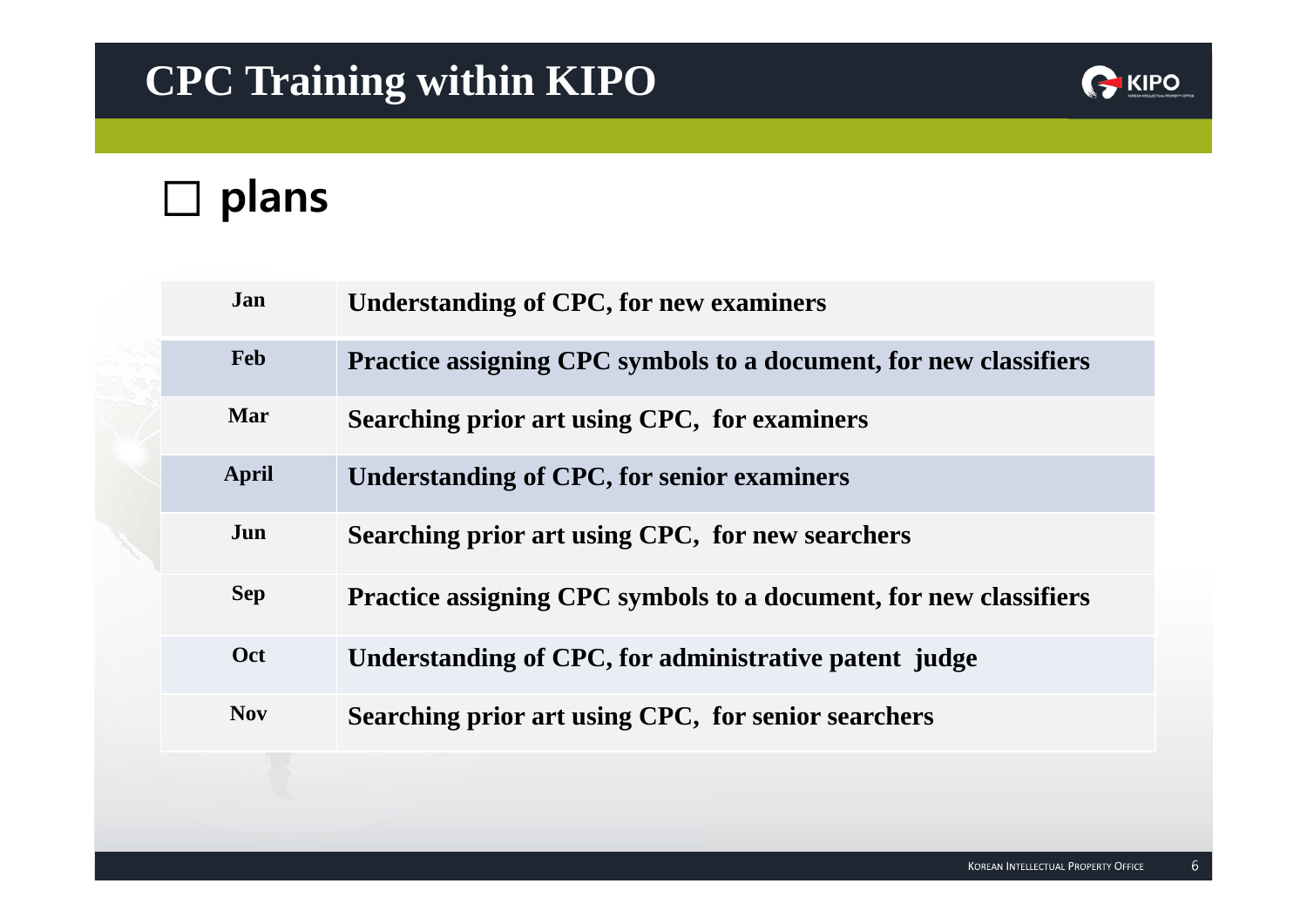#### **Exchange of CPC data**